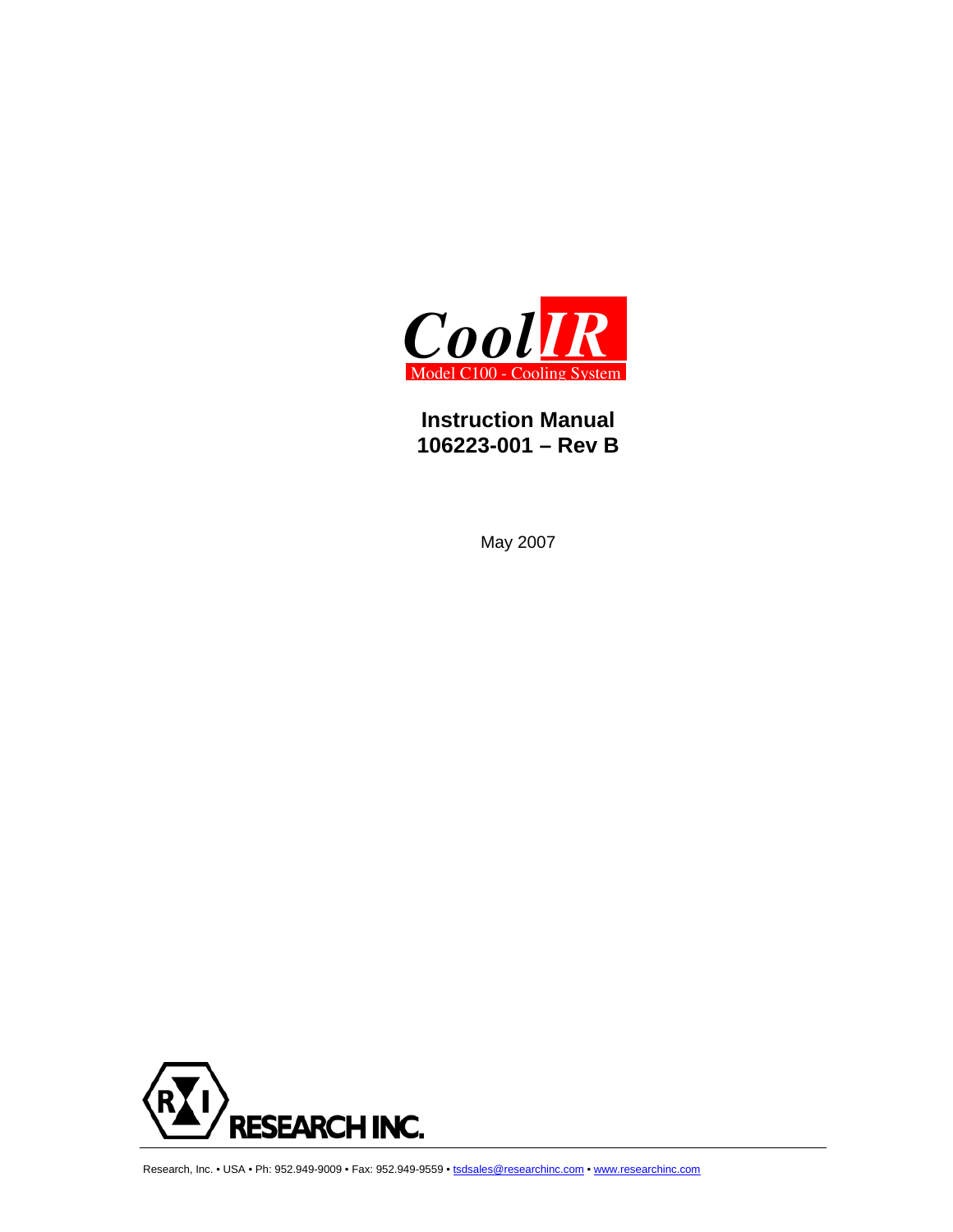# <span id="page-1-0"></span>**Table of Contents**

# **List of Figures**

|--|--|

| <b>Revision History</b> |                              |                   |            |             |  |
|-------------------------|------------------------------|-------------------|------------|-------------|--|
| <b>Revision</b>         | <b>Description</b>           | <b>ECN Number</b> | By         | <b>Date</b> |  |
| Α                       | <b>Initial Release</b>       | 19336             | <b>NRC</b> | 06/06/01    |  |
| B                       | Mixture ratio<br>Phone / fax |                   | <b>KJN</b> | 05/09/08    |  |
|                         |                              |                   |            |             |  |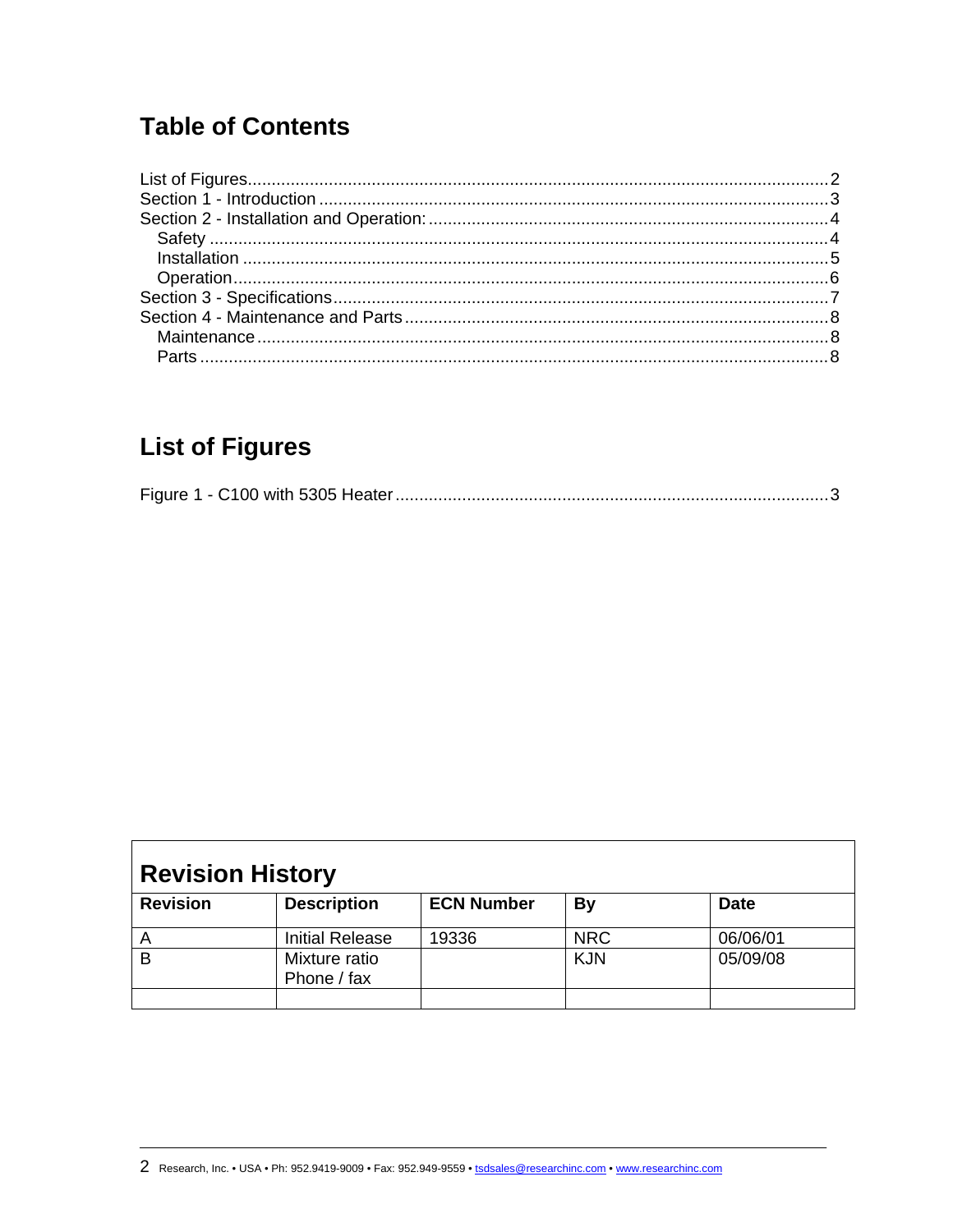## <span id="page-2-0"></span>**Section 1 - Introduction**

The Model C100 cooling system is designed to provide water-cooling for small Research Inc. aluminum-reflector heaters. The photograph to the left shows the C100 providing cooling for a Model 5305 heater. (Note: Heater and lamp are sold separately.) The unit includes a self-contained pump, coil, blower unit, and 6 gallon (23 liter) reservoir. A kit with quick disconnect fittings is available to provide cooling requirements for the following heaters:

- StripIR $^{\circ}$  5305 / 5306 (all sizes)
- LineIR<sup>®</sup> 5193 / 5194 (all sizes)
- ChambIR<sup>®</sup> E4 (up to 10 inch lamp may require  $2 C100$  units)



**Figure 1 - C100-120 with 5305 Heater** 

A water/glycol mixture is circulated through the closed system. As the liquid is heated as it passes through the heater. The liquid is cooled by the self-contained blower/coil unit in the C100. The C100 kit comes with quick disconnect fittings and plastic tubing for quick installation and maintenance.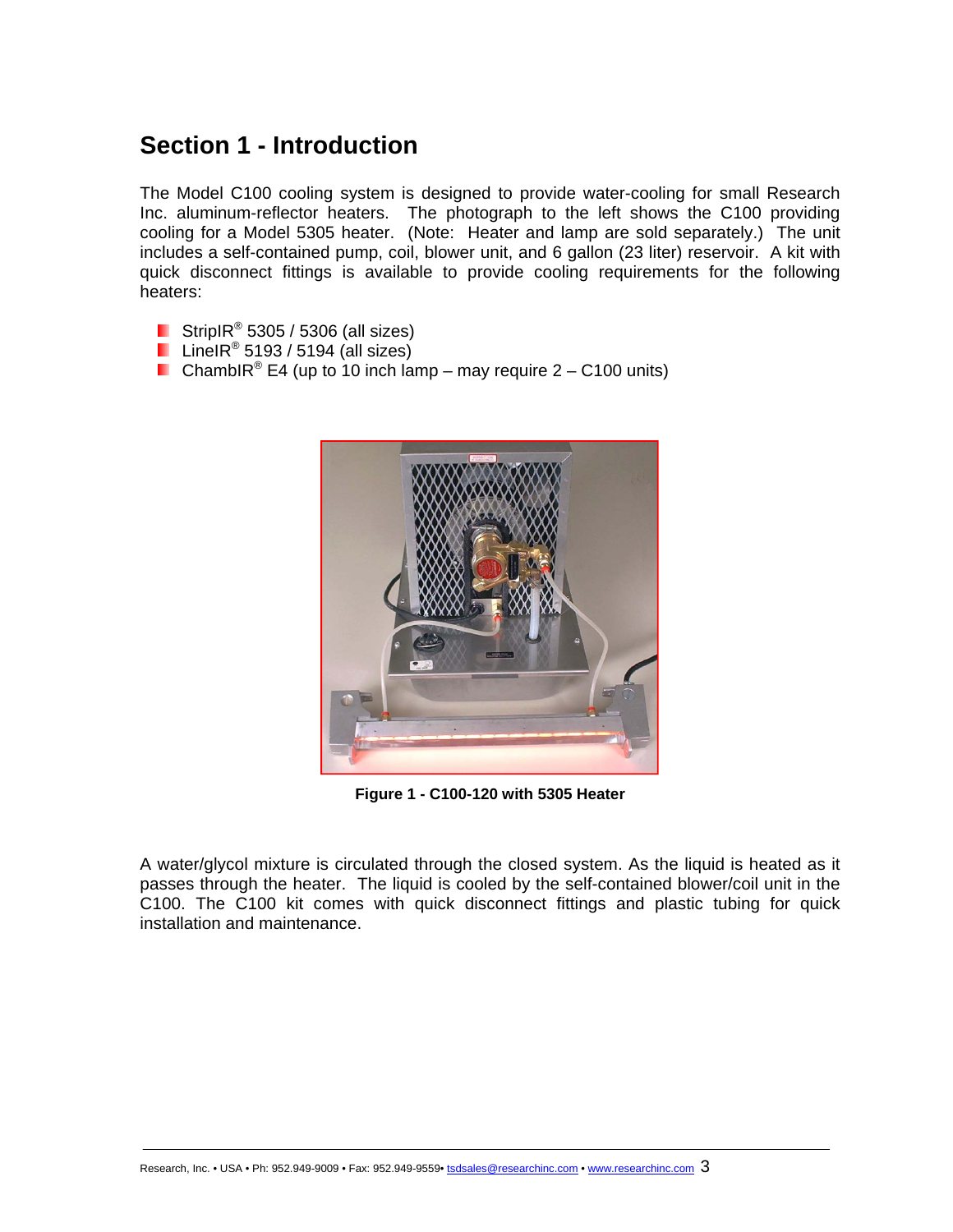## <span id="page-3-0"></span>**Section 2 - Installation and Operation:**

## **Safety**

The maximum water/glycol temperature is 140ºF (60ºC). Precaution should be taken to ensure this temperature is not exceeded. Refer to the installation section for proper sizing instructions.

### **WARNING!**

Hazardous voltages are present within the heating/cooling/control system. Setting the set point potentiometer or control signal to minimum does NOT eliminate these hazardous voltages.

Always remove AC line voltage from the system before making contact with internal assemblies, line or load wiring, or fuses.

### **CAUTION!**

- **Up to 480 volts AC may be present with longer heater length (25" and 38").**
- Do not make any wiring connections when power is applied.
- **D** Disconnect power before performing any maintenance or service to the system.
- **Use extreme caution when adjusting calibration potentiometers on modules when** power is applied.
- **Always use an isolated oscilloscope for checking waveforms.**

## **Sizing**

 $\overline{a}$ 

The C100 can handle up to 3.3 KW of cooling load. The amount of cooling load is dependent upon the heater style, lamp wattage, and heating application. Table 1 shows how to size the C100. These steps are outlined below:

- 1. Determine heater wattage This is a simple calculation based upon the wattage of the lamps in the heater times the number of lamps in the system.
- 2. Determine the cooling factor (Fc). This takes into account how much heat is going into the reflector that will be carried away by the cooling system.
- 3. Determine the number of C100 units required. Each C100 can handle up to 3.3 KW. If the calculated cooling load is less than 3.3 KW, then one unit will work. Multiple C100 units can be used in parallel. Consult factory.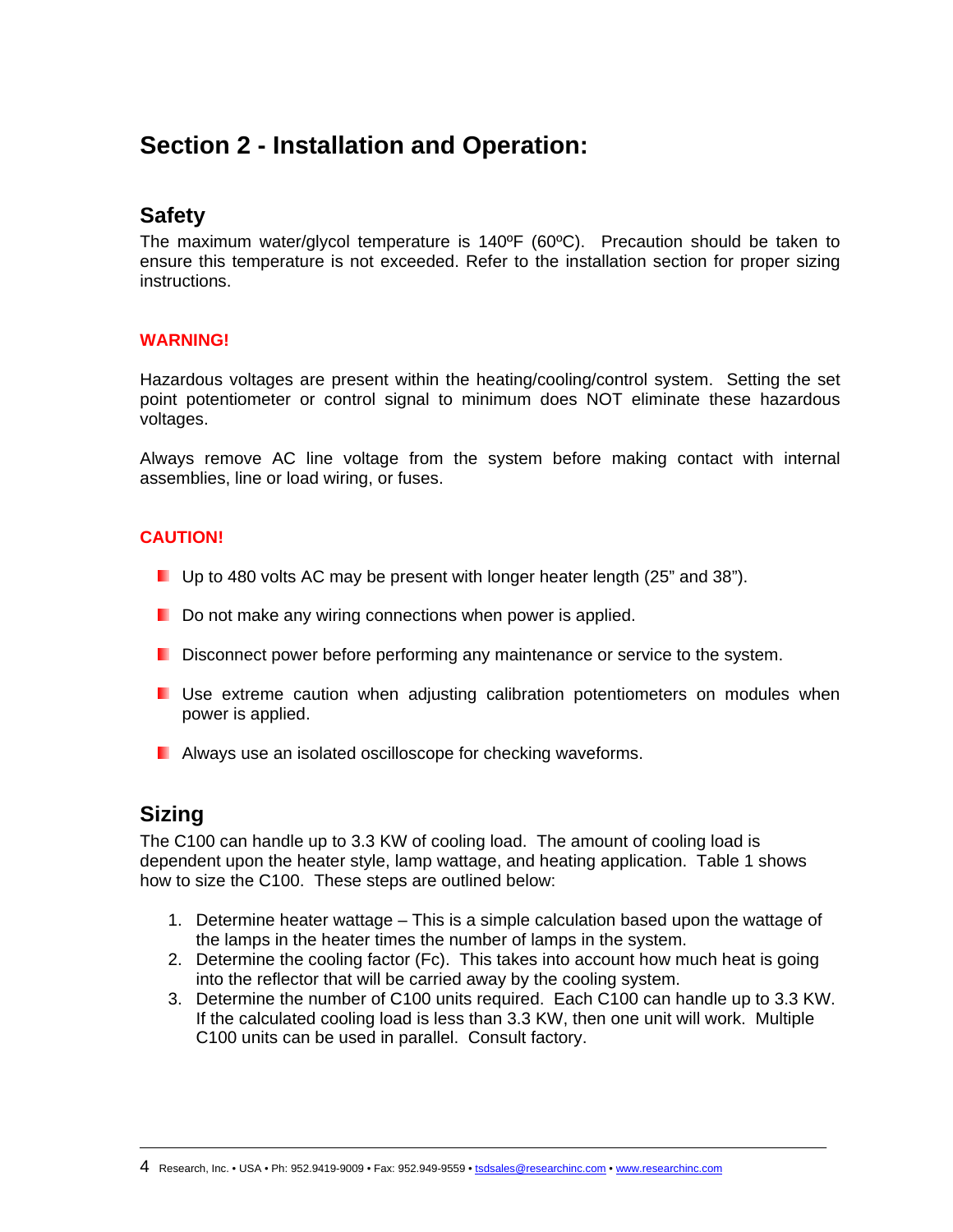### <span id="page-4-0"></span>**Size C100 CoolIR**

1. Determine heater(s) wattage

 Example: E4-05 w/500 watt lamps Wattage =  $4 \times 500 = 2000$  watts

2. Determine cooling factor (Fc)

| <b>Model</b> |                  | <b>Fc</b> Description                           |
|--------------|------------------|-------------------------------------------------|
| E4           | 0.9              | <b>AII</b>                                      |
| 5193         | 0.9              | Multiple 5193's facing each other               |
| 5193         | 0.7              | 5193(s) facing target > 800 $^{\circ}$ C        |
| 5193         |                  | 0.5 5193(s) facing target from 400 °C to 800 °C |
| 5193         | 0.3              | 5193(s) facing target < 400 $^{\circ}$ C        |
| 5305         | 0.9 <sup>°</sup> | Multiple 5305's facing each other               |
| 5305         | 0.6 <sub>1</sub> | 5305(s) facing target > 800 $^{\circ}$ C        |
| 5305         | 0.4              | 5305(s) facing target from 400 °C to 800 °C     |
| 5305         |                  | 0.2 $ 5305(s)$ facing target < 400 °C           |

3. Calculate cooling load (Lc)

 $Lc =$  Heater wattage x Fc Example:  $Lc = 2000 \times 0.9 = 1800$  watts

4. Determine number of C100's needed

C100 rating  $=$  3300 watts  $Lc = 1800$  watts

1 - Model C100-1 required

**Table 1 - C100 Heater/Cooler Sizing**

### **Installation**

- 1. Connect the water fittings to the cooling unit and the heater. Use Teflon tape thread lubricant around the pipe thread fittings. Refer to the figures in the back of this manual for installation with various heater configurations.
- 2. Connect water hoses to fittings marked "Water From Welding Equipment" and Water To Welding Equipment". The "Welding Equipment" is the IR heater. Flow direction through the heater does not matter.

Research, Inc. • USA • Ph: 952.949-9009 • Fax: 952.949-9559• tsdsales@researchinc.com • www.researchinc.com 5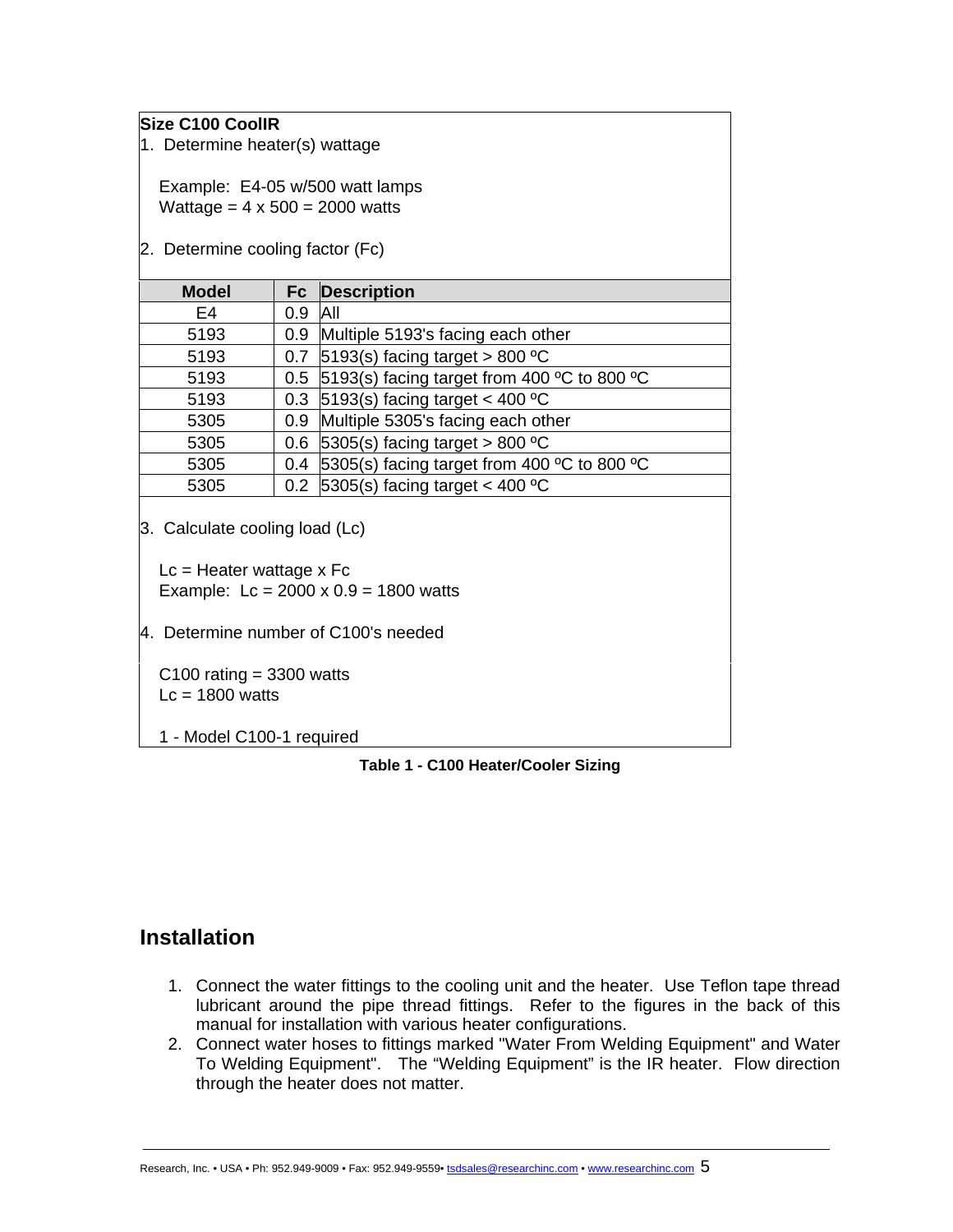<span id="page-5-0"></span>3. Remove filler cap and fill reservoir with mixture of 4 gallons distilled water and 1 gallon propylene glycol (RV type, pink color) solution. Do not use anti-freeze with stop leak additive, which will clog the filter screen and damage the pump. Replace the filler plug.



**Table 2 - C100 Cooling Performance** 

### **Caution:**

- **N** Water should be allowed to flow through the system continuously. Pump will run hot, shortening its life, if allowed to operate for more than a short period against a closed or plugged discharge. When used with automatic equipment having a water solenoid valve, bypass the solenoid or, wire the cooler into the equipment so that it operates only during operation.
- Do not transport or attempt repair unless unit is disconnected from power source.
- **D** Operation of the pump without coolant will cause serious damage.
- **Pump warranty is void if user opens or disassembles the pump.**
- **Pump life and fitting life will be reduced if water temperature in tank exceeds 140°F** (60°C). Table 2 shows the water temperature as a function of cooling KW.
- **D** Operate the cooler only at the voltage and frequency stamped on the serial nameplate (120V, 50/60 Hz), (230V, 50/60 Hz)

## **Operation**

 $\overline{a}$ 

The C100 system needs to run when the heater is being run. After the heater is shut off, the user should continue to run the  $C100$  system for  $3 - 5$  minutes to allowing the heater to cool.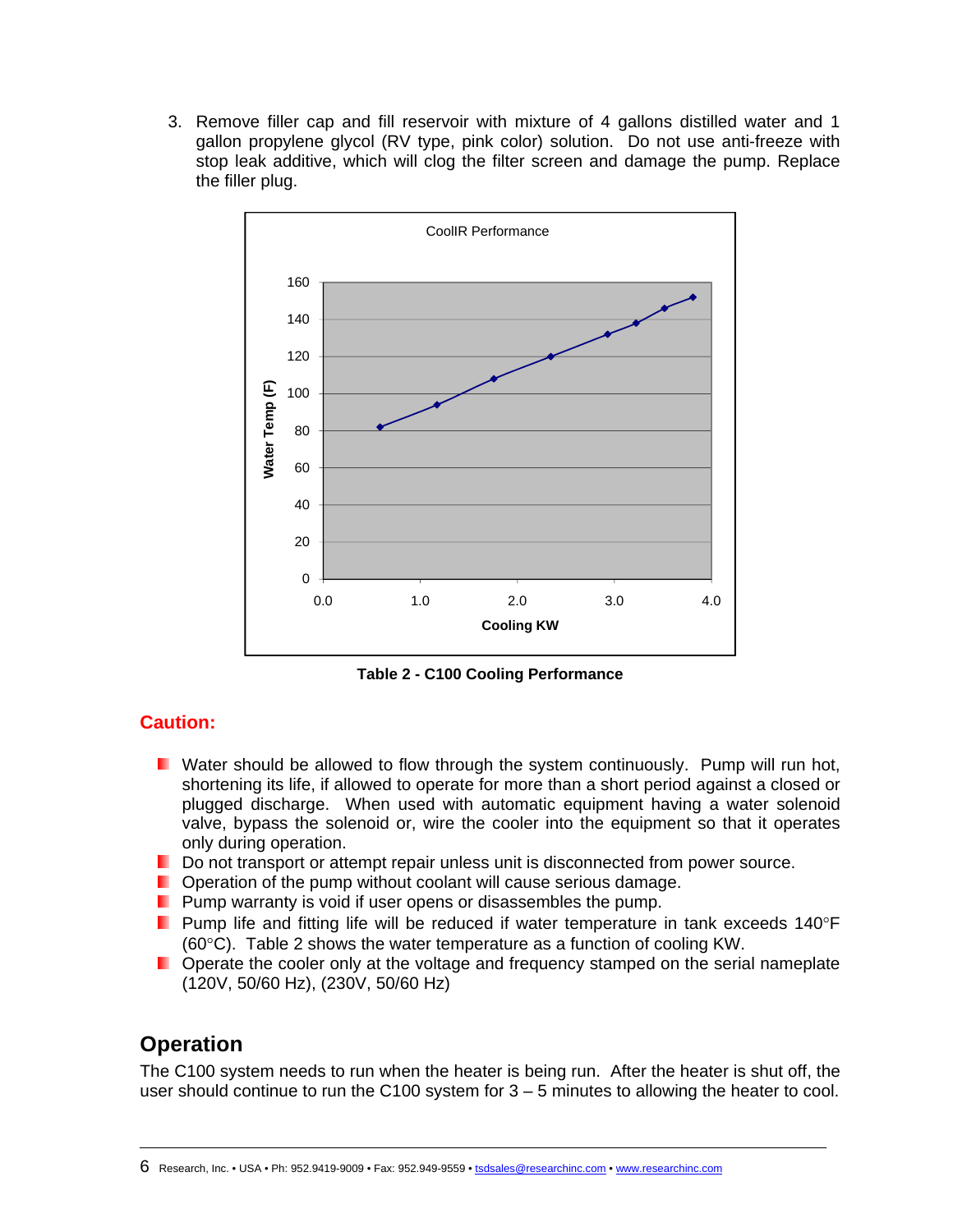## <span id="page-6-0"></span>**Section 3 - Specifications**

#### **Dimensions:**

21 1/4" long x 13 1/8" wide x 20 3/4" high (54.0cm x 33.3cm x 52.7 cm)

### **Reservoir:**

6-gallons capacity - stainless steel

#### **Pump Capacity:**  100 psi max. 1.5 gpm (5.68 lpm) @ 50 psi.

#### **Heat Exchanger:**  High efficiency, copper core, rustproof

#### **Motor Voltage:**

115 Volt AC, single phase, 50/60 Hz 230 volt AC, single phase, 50/60 Hz

### **Amperage:**

115 volts: 5.0 amps 230 volt: 3.0 amps

#### **Water Connections:**

1/4" N.P.T. supplied with 5/8"-18 UNC left hand thread fitting

### **Net Weight:**

56 lbs. (25.4 kg)